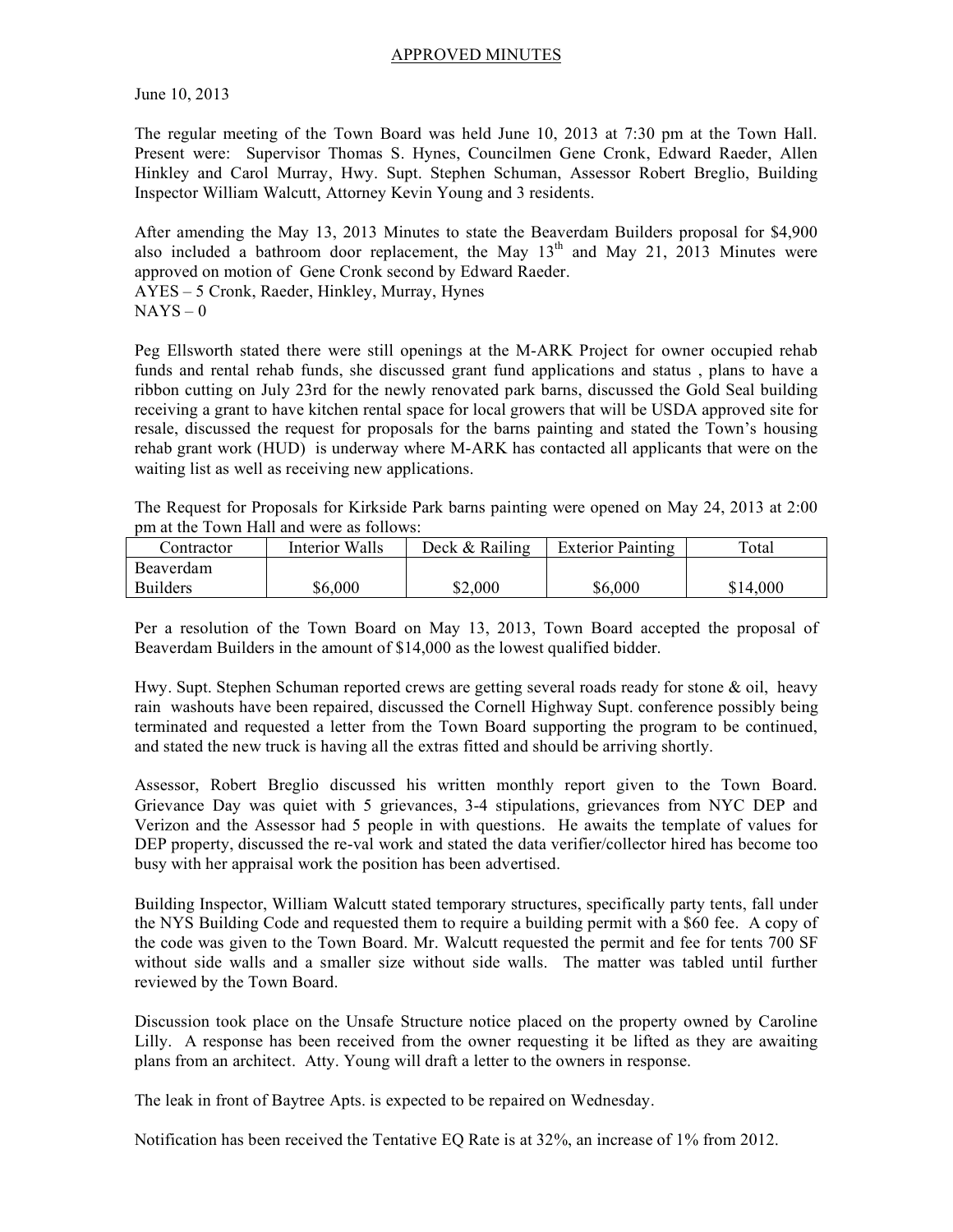On motion of Carol Murray second by Gene Cronk the Town Board approved the Town Clerk's monthly report for May 2013 in the amount of \$1,237.87 (Town Clerk \$732.87 and Building Permits \$505.00)

AYES – 5 Murray, Cronk Raeder, Hinkley, Hynes  $NAYS - 0$ 

On motion of Allen Hinkley second by Gene Cronk the Town Board approved the Assessor's report for May 2013. AYES – 5 Hinkley, Cronk, Raeder, Murray, Hynes

 $NAYS - 0$ 

On motion of Carol Murray second by Allen Hinkley the Town Board approved the monthly report of the Building Inspector for May 2013.

AYES – Murray, Hinkley, Raeder, Cronk, Hynes  $NAYS - 0$ 

On motion of Edward Raeder second by Gene Cronk the Town Board approved the monthly report of water receipts for the water districts for the month of May 2013 in the following amounts: Denver \$674.30, Grand Gorge \$427.19 and Roxbury 942.59. AYES – 5 Raeder, Cronk, Hinkley, Murray, Hynes  $NAYS - 0$ 

## RESOLUTION #37 – ADOPT COMPUTER USE POLICY

On motion of Allen Hinkley second by Gene Cronk the following resolution was offered and adopted:

"WHEREAS, the Town Board of the Town of Roxbury desires to adopt a policy governing the Town's employees, authorized volunteers and contractors with regard to the use of the Town's computers, electronic mail (e-mail) system and Internet access.

THEREFORE, NOW BE IT RESOLVED THAT: The Town Board of the Town of Roxbury hereby adopts the Policy for Use of Computers, Internet and E-Mail attached hereto as Exhibit "A" governing the use by full and part-time employees, volunteers and contractors of the Town's computers, electronic mail (e-mail) system and internet."

AYES – 5 Hinkley, Cronk, Raeder, Murray, Hynes  $NAYS - 0$ 

On motion of Carol Murray second by Gene Cronk the Town Board approved the reimbursement requests for the Board of Assessment Review and Tax Collector per Town policy. AYES – Murray, Cronk, Raeder, Hinkley, Hynes  $NAYS - 0$ 

The Annual Drinking Water Reports for the Denver, Grand Gorge and Roxbury Water districts have been mailed to all water customers and filed with NYS Dept. of Health, NYS DEC and USDA (Grand Gorge Water only). Copies of the reports are available at the Town Clerk's Office and on the Town website.

Atty. Young stated he is still waiting for the decision on the truck lawsuit.

MTC Cable has requested to be able to erect a small shed on the Town's property at the former health office location on Main St. It would be used for their broadband upgrades. The matter was tabled until Atty. Young reviews the matter for lease/use of Town property.

On motion of Edward Raeder second by Gene Cronk the bills were audited and ordered paid in the following amounts:

| General #217-262         | \$117,234.84 | Denver Sewer #47-58 | \$12,709.77 |
|--------------------------|--------------|---------------------|-------------|
| Highway $\#106-131$      | \$240,713.74 | Special Lights #8   | \$1,640.33  |
| Roxbury Water #38-45     | \$1,922.93   | Capital Projects:   |             |
| Grand Gorge Water #42-49 | \$1,798.03   | Comp Plan $#199$    | \$240.00    |